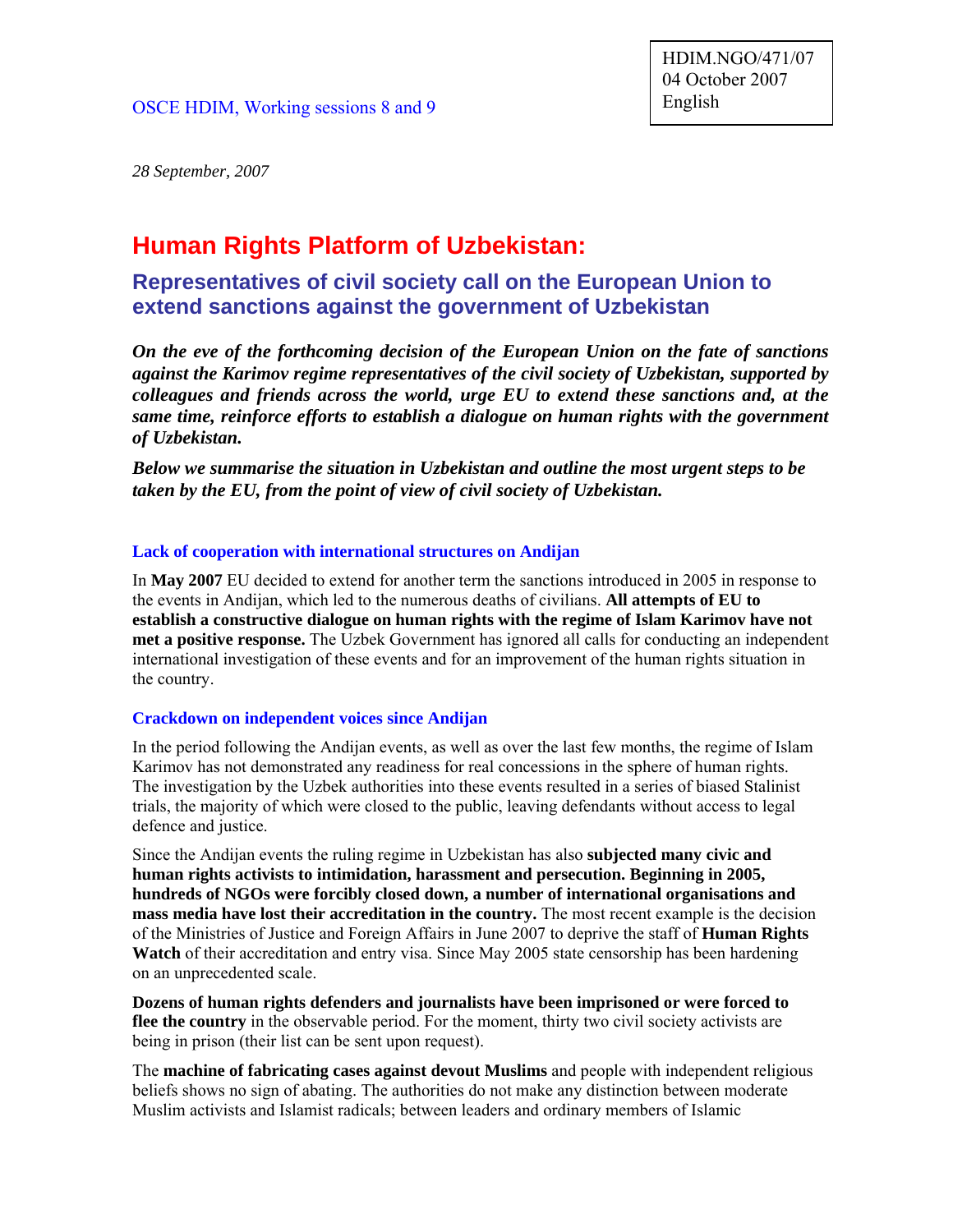organizations; between pious believers and political Islamists, equally applying cruel repressions, long terms sentences and torture, to all of them. Thousands of innocent Muslims still languish in prison. By these inflammatory methods the regime **antagonises a significant part of society** provoking it to radical actions.

In recent months the regime has also enforced its **repressive restrictions on the representatives of Christian parishes** such as the Grace Presbyterian Church, Baptist congregation, the Jehovah's Witnesses, God's Love Pentecostal Church and Full Gospel Church. Their leaders and members have suffered harassment and punishment for their religious activity.

# **Systemic torture in prisons; violation of rights of movement; child labour**

Even after the report produced by the UN Special Rapporteur Theo Van Boven in 2003 **the use of torture in Uzbekistan remains systemic**. Recent cases include those of imprisoned dissidents Djamshid Karimov, Dilmurod Muhiddinov, Muhammad Bekjan. Mamadali Mahmudov, Isroil Holdarov, who are relentlessly being tortured.

Their health and the conditions of other prisoners of conscience has substantially deteriorated due to torture and inhuman treatment in prisons (the list of those prisoners who need urgent medical assistance is attached). They are denied the right to meet with their lawyers and close relatives. Meanwhile, **the authorities have prevented the International Red Cross from accessing prisons in order to carry out its humanitarian mission**.

Keeping with the practices of the former Soviet regime, the Uzbek authorities **use psychiatry as a means of punishment and persecution. Human rights activist and journalist Djamshid Karimov is still forcibly kept in a psychiatric clinic in Samarqand city.**

**Freedom of movement of citizens also remains restricted and permit is required to exit the country .** Uzbekistan is one of only two countries (along with Turkmenistan) to retain the Sovietstyle mechanism of permission for exit from the country, the so-called exit visas issued only for two years. A growing number of civic activists and journalists are being denied even this exit visa, for instance, Alo Hodjayev, Yadgar Turlibekov, Kamil Ashurov, Yelena Urlayeva, Ahtam Shaimardanov, Jahongir Shosalimov, Agzam Turgunov, Shuhrat Ahmedjanov, Saida Kurbanova, a number of Protestant activists, and others.

Another category of the population whose rights are violated systematically is children. As in Soviet times, **each autumn school children in provinces and rural areas are being coercively employed in harvesting cotton without their parents' permission and in violation of national and international law.** Each year they are torn away from learning process for more than two months, due to which the quality of their education is declining. Their work on cotton fields is often underpaid. Rural population, despite their contribution to the cotton export revenue, suffer from chronic poverty; rural schools drag out a miserable existence. Cotton fibre and textiles produced as a result of coerced child labour are being sold in world markets, including in Europe. The people of Uzbekistan are deprived of the right to know what is the net cotton export revenue and how it s being used.

Against the background of these mass violations of human rights the Government of Uzbekistan tries to persuade the international community that there is a progress in this sphere. Under the pressure from human rights activists and international community the Parliament of Uzbekistan has recently adopted a law on abolishing the death penalty and delegating the power of issuing arrest warrants from the Prosecutor Office to judges, act per se deserving of encouragement. However, without the guarantees and mechanism of public control over its implementation this law could easily become another propagandist show, little more than an improvement on paper, like the law prohibiting press censorship adopted a few years ago but not making an affect upon the reality in Uzbekistan mass media. Only 2008 will show whether this legislative step will be implemented in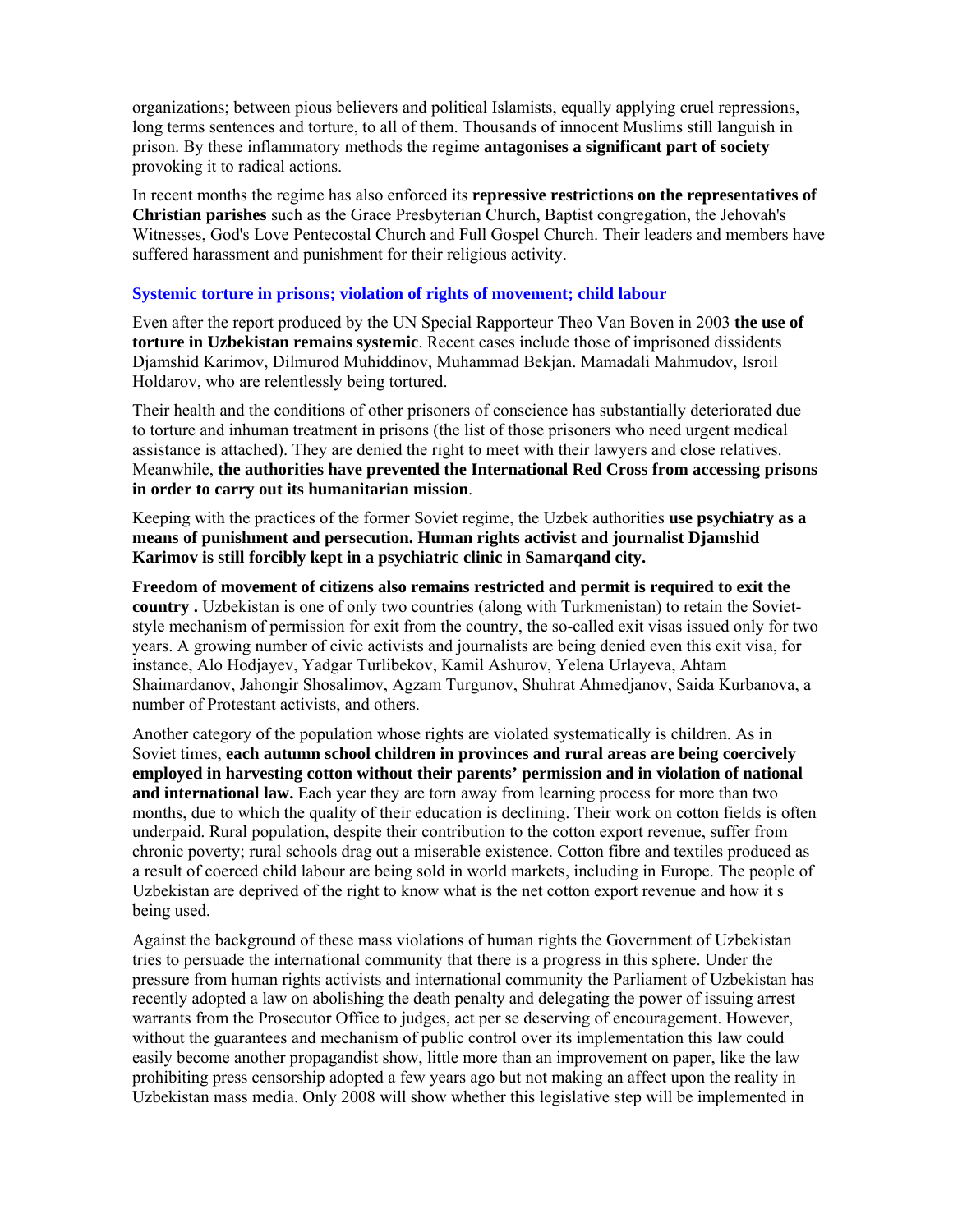reality, or will be another regime's smoke screen hiding the genuine state of affairs in respect to human rights.

# *Respected representatives of the European Union,*

The political system of Uzbekistan is in crisis. The country is governed by a man whose overtly protracted presidency (since 1990) expired already in January 2007. His power is resting mainly upon the use of coercive force and violence. It is not the rule of law that reigns in the country, but the right of might. The courts are guided not by Constitution, but by direct instructions from Prosecutor offices, and the security and law enforcement agencies. The majority of state institutions, especially their chief staff, are bogged in corruption.

Against the background of deteriorating human rights conditions and continuing systematic abuses **we urge you to keep the sanctions against Uzbekistan in place** as a matter of principle. Dropping these sanctions this autumn would only serve to advance the regime of Karimov, who would perceive this step as a cart-blanche for further repressions. In doing so the EU would involuntarily vote for the prolongation of Karimov's presidency. **The European Union should first find out whether the forthcoming presidential elections will be free and fair** and not another puppet show with appointed pseudo-contestants.

In urging you to extend the term of sanctions, we do not call for a total international isolation of Uzbekistan. **The dialogue on human rights, cooperation in the sphere of education and humanitarian programs, discussion of necessary preconditions for economic and business cooperation should be continued**.

**This dialogue and cooperation must however be oriented towards practical results, not empty declarations,** and take into account rights of the population in general as wells as its aforementioned specific categories and groups, such as children, farmers and rural populace, small and medium business, civil society activists. The government of Uzbekistan needs - not only through empty words but in practice - to demonstrate its good will for the improvement of the situation with human rights. First of all, the government of Uzbekistan should meet the following demands:

- 1. *Reconsider the sentences and release from prison all prisoners of conscience;*
- *2. Allow the International Red Cross to visit all prisons in the country and perform its humanitarian mission;*
- *3. Start the reform of the penitentiary system; stop the practice of torture;*
- *4. Release the judicial system from the dictate of the executive branch of power and law enforcement agencies;*
- *5. Stop the practice of coercive child labour;*
- *6. Abolish restrictions on the freedom of religion;*
- *7. End restrictions on NGOs, independent mass media. Register opposition parties and allow them to take part in elections.*
- *8. Open doors for cooperation with international community.*

Besides these measures, **the Andijan tragedy should not be forgotten**. There is a pressing need for objective assessment, fairness and justice with respect to the events of Andijan. If national law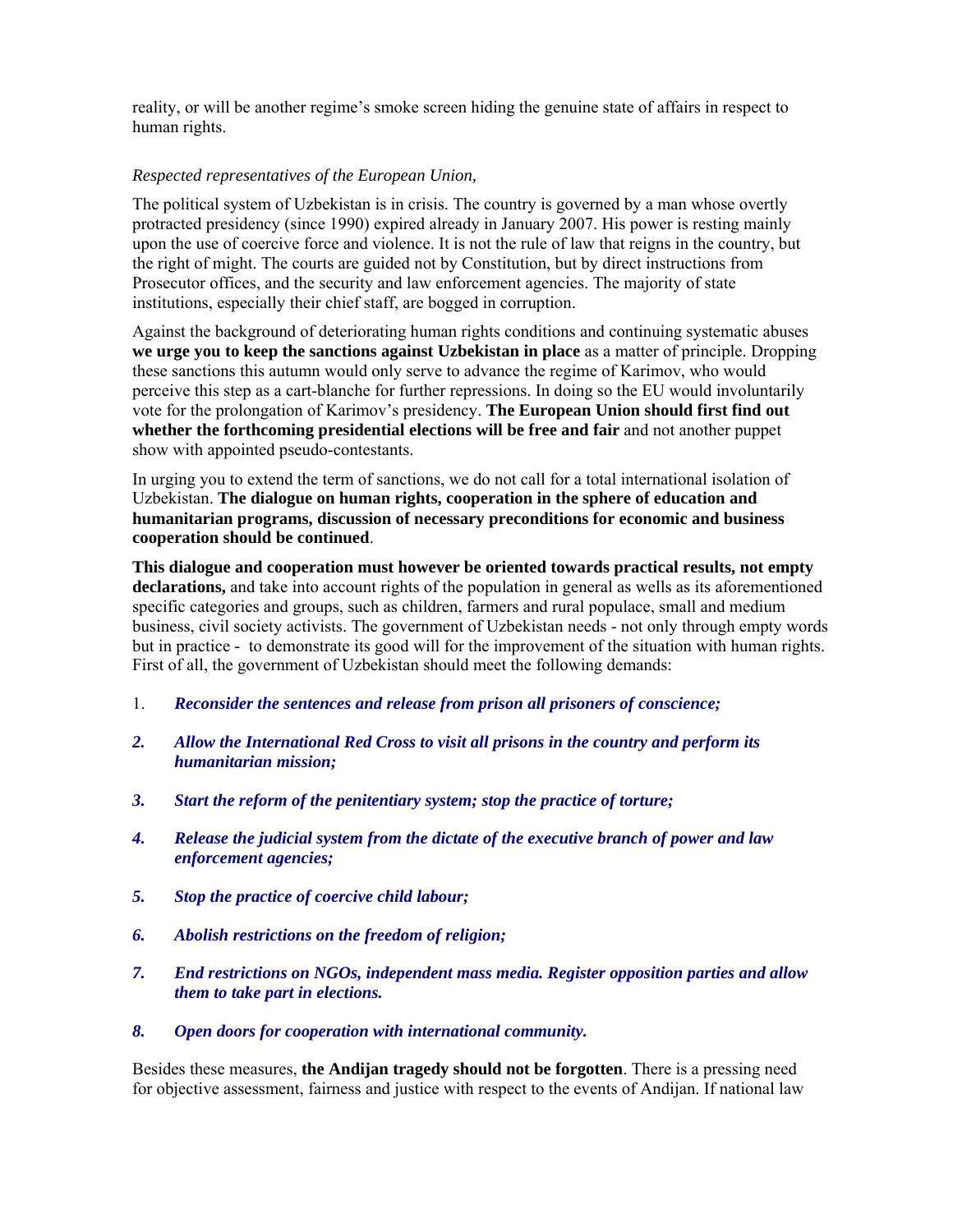cannot be implemented in an unbiased way, then the mechanism of international law and international collective actions must be used.

The refusal of the Uzbek government to face the law for indiscriminately shooting mass demonstrators indicates that **the government is ready further to use violence against the population** in a similar way as in Andijan. The likelihood of mass protests, in the meantime, is increasing due to the deterioration of the living conditions of the majority of the population. Failure to demonstrate now its adherence to principles will leave the EU liable to take a part of the responsibility for future massacres committed by the Karimov regime, beyond the lifetime of that regime.

We understand that we are proposing for the EU to continue on a difficult path. Yet we consider that this action is necessary and consistent with the course the EU set upon following the events at Andijan. **We hope the EU can remain steadfast and unified in its approach to one of the worst human rights offenders in the world. The EU should maintain these sanctions whilst clearly stipulating the actions required to be taken by the government of Uzbekistan in order to have the sanctions lifted and bring the government back out of its isolation.**

#### *In hope for Your understanding,*

Nadejda Ataeva, President, Association for Human Rights in Central Asia, Paris, France

Kudrat Babadjanov, Group for Freedom of Press in Uzbekistan, Timro, Sweden

Yelena Urlaeva, human rights defender, Human Rights Alliance of Uzbekistan, Tashkent, Uzbekistan

Ahtam Shaimardanov, human rights defender, Human Rights Alliance of Uzbekistan,, Tashkent, Uzbekistan

Abdillo Tojibai ugli, human rights defender, Human Rights Alliance of Uzbekistan,, Tashkent, Uzbekistan

Jahongir Shosalimov, human rights defender, Human Rights Alliance of Uzbekistan, Tashkent, Uzbekistan

Bakhodyr Isamuhamedov, Chair, 'Mahalla' Project for supporting neighbourhood communities, Stockholm, Sweden

Surat Ikramov, Chairman, Independent Group of Human Rights Defenders of Uzbekistan

Abdujalil Boymatov, Human Rights Society of Uzbekistan, Dublin, Ireland

Safar Bekchan, Uzbek literati, Member of the International PEN Club, Lausanne, Switzerland

Dustnazar Hudoynazarov, Head of the Society for the protection of the rights of refugees and forced migrants from Uzbekistan, Sundsvall, Sweden

Tulkin Karaev, journalist, Society of Human Rights of Uzbekistan, Timro, Sweden

Alisher Ilkhamov, social scientist, London, UK

Kamoliddin Rabbimov, political scientist, Tashkent, Uzbekistan

Khatam Khadzjmatov, author of the project "Vatandosh",<http://jakob.clan.su/>, Ulsteinvik, Norway

Maksud Bekjan, Uzbek literati, member of the Norwegian Helsinki Committee, Oslo, Norway

Alisher Taksanov, Uzbekistani journalist, Switzerland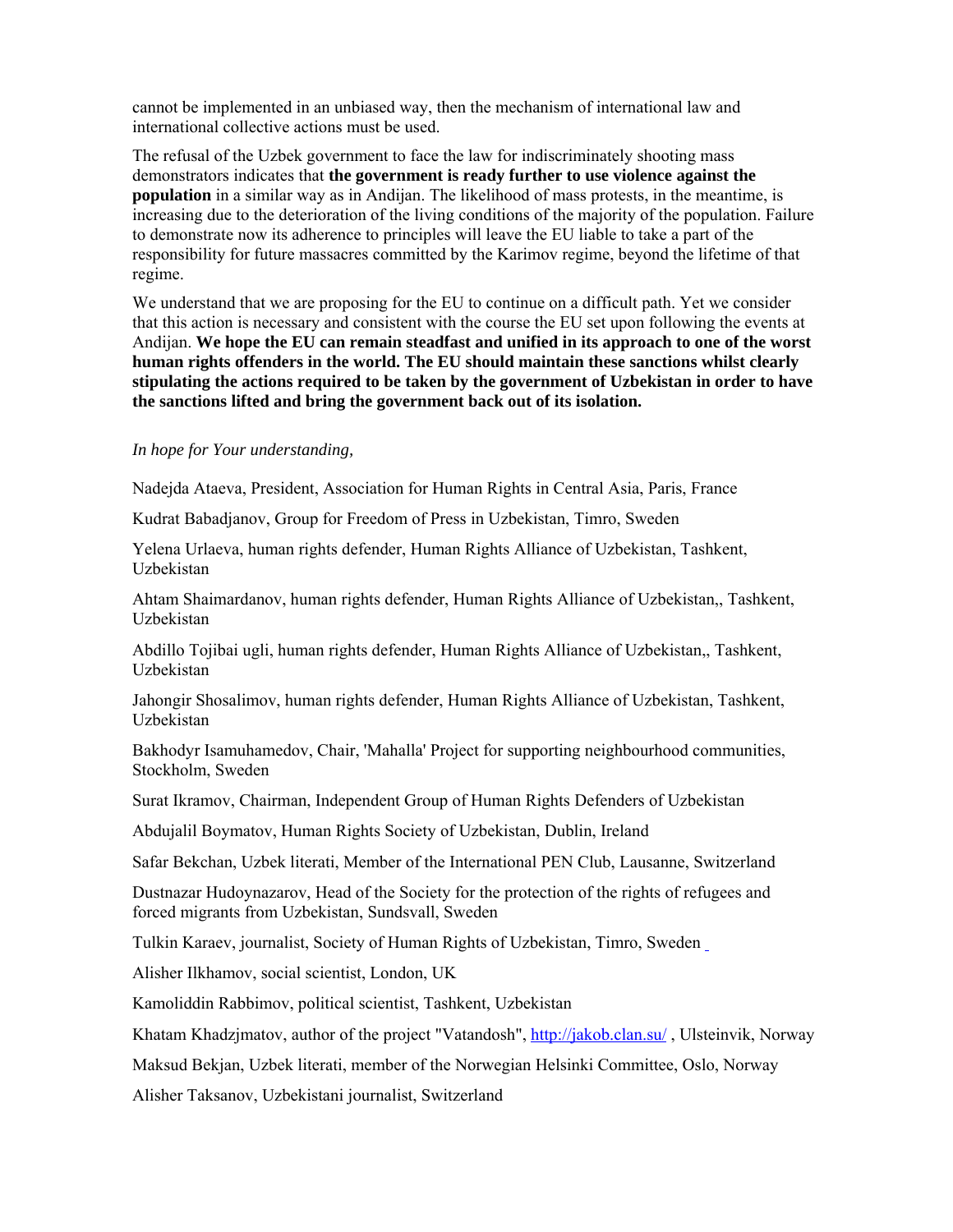Yodgor Obid, Uzbek literati, Graz, Austria Saodat Pulkanova, Uzbek poet, Timro, Sweden Vitaly Krasilovsky, Uzbekistani legal expert, Alaska, USA Nuriddin Nizimiddinov, activist of Youth movement 'Zevenar', The Netherlands Nigina Malikova, representative of the Association 'Human Rights in Central Asia' in the USA Ulugbek Zainabiddinov, Uzbekistani civic activist, Ukraine

A number of human rights and civil society activists from Uzbekistan have also supported this petition, but their names are not enlisted here for the sake of their safety

# *Friends of Uzbekistan joining these voices:*

Theo van Boven, former United Nations Special Rapporteur on Torture

Olivier Dupuis, former European Parliament delegate, human rights activist, Brussels, Belgium

Aaron Rhodes, International Helsinki Federation for Human rights, executive director

Oleg Orlov, Board Chair, Human Rights Centre 'Memorial', Russia

Sergei Kovalev, Chair of the 'Memorial' Society; President of the Institute of Human Rights, Russia

Svetlana Gannushkina, Chairwoman, Civic Assistance Committee, Moscow, Russia

Natalya Gorbanevskaya, is a Russian poet and civil rights activist, Paris, France

Vladimir Bukovsky, former [Soviet](http://en.wikipedia.org/wiki/Soviet_Union) [dissident](http://en.wikipedia.org/wiki/Dissident), neurophysiologist, writer and a co-founder of Committee 2008, Democratic Coalition of Russia, publisher, United Kingdom

Andrey Babitsky, Russian journalist and war correspondent for Radio Free Europe-Liberty, Czech Republic

Valentin Gefter, Director of the Human Rights Institute, Moscow, Russia

Yevgeniy Jovtis , chairman of Kazakhstan International Bureau for Human Rights and Rule of Law, Almaty, Kazakhstan

Aude Merlin, specialist on Northern Caucasus, human rights activist, Brussels, Belgium

Georg Warning, human rights defender , Bodanstraße 15 D-78462 Konstanz, Germany

Elena Ryabinina, Project Director of the Program "Assistance to Political Exiles from Central Asia", Civic Assistance Committee Moscow, Russia

Bernhard Clasen, journalist, co-chairman of a group for the release of prisoners and missing persons in the zone of Karabakh conflict Mönchengladbach, Germany

Ekkehard Maas, publicist, translator, Germany

Elin Jonson, freelance journalist, Sweden

Viktoria Tuleneva, Kazakhstan International Bureau for Human Rights and Rule of Law, Almaty, Kazakhstan

Alexei Tolkachev, Chairman of the International Democratic Initiative 'Pomaranch', Kiev, Ukraine